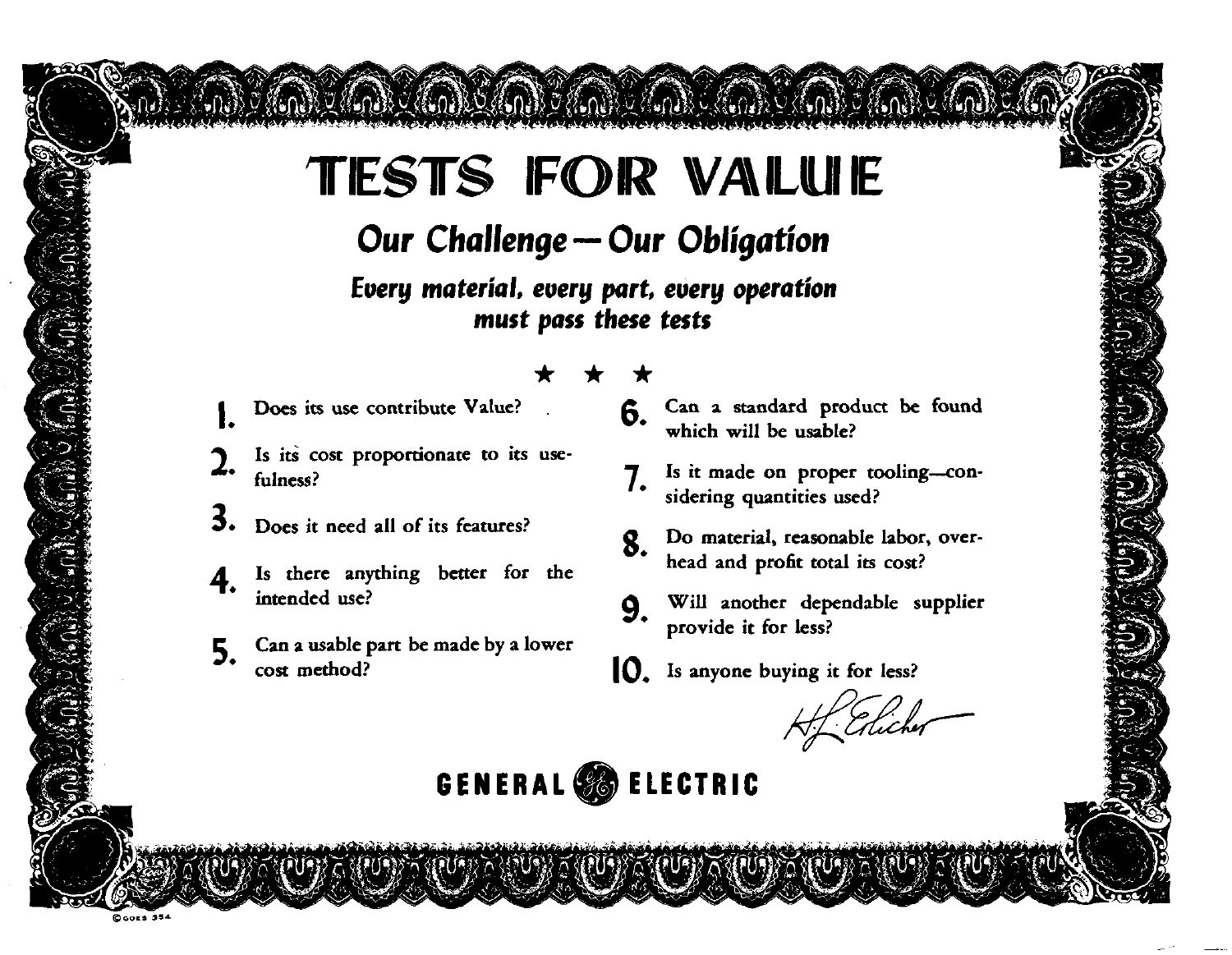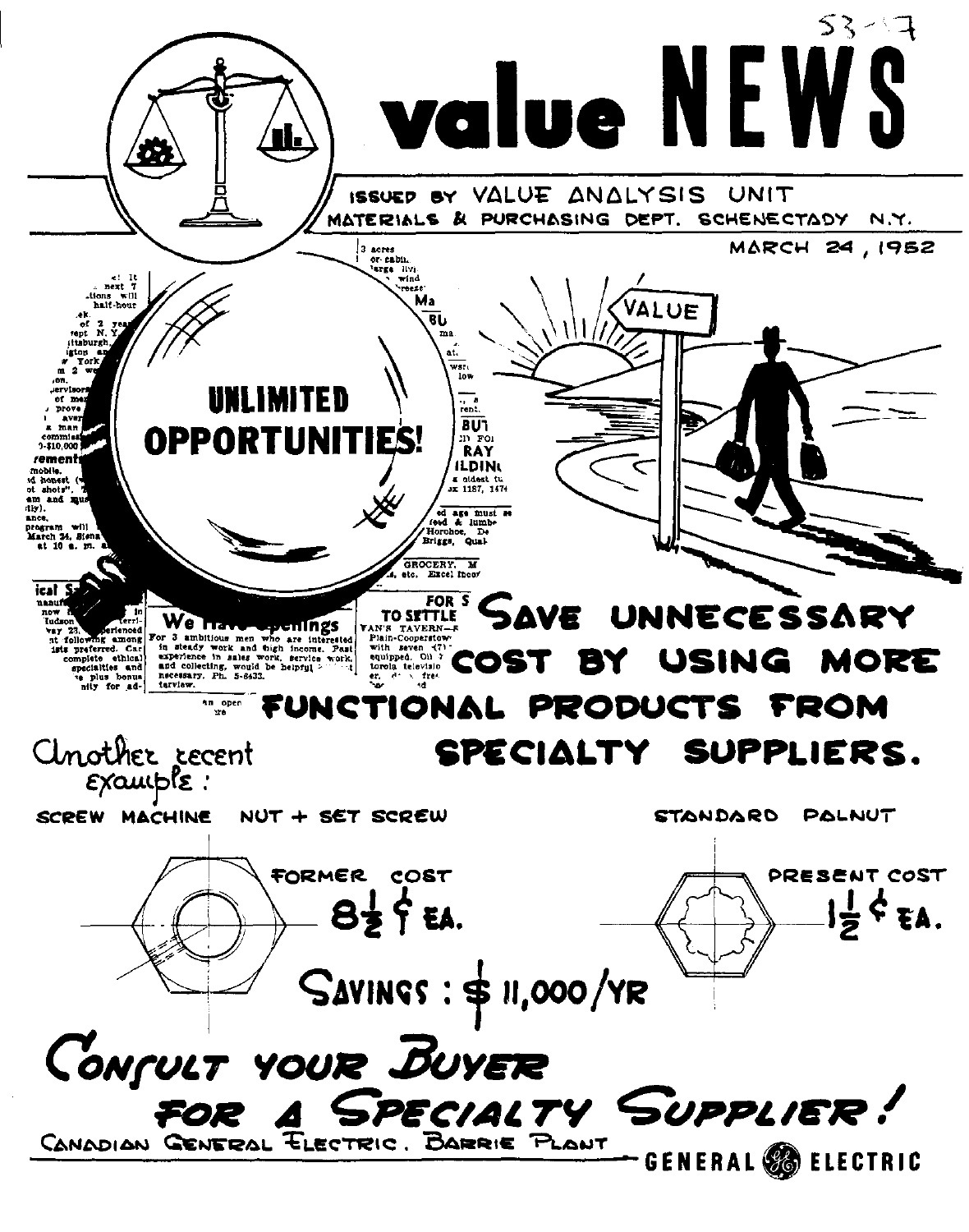



**ISSUED BY** : **VALUE ANALYSIS** UNIT CHASING DEPT. SCHENECTAOY N.Y.

**APHL 14, 1952** 

# DON'T ACCEPT **COSTS** ABOVE VALUE.

VALUE IS <sup>"</sup> THE LOWEST COST AT WHICHEVER **IS RELIABLY AVAILABLE OR SECTABLY AND AVAILABLE OR SECTABLY** THE LOWEST COST OF SOMETHING **ELSE TO 00 THE SAME 308.** 

LOWER

FIRST EVALUATE, THEN DECIDE!

**~ENERAL@ ELECTRIC**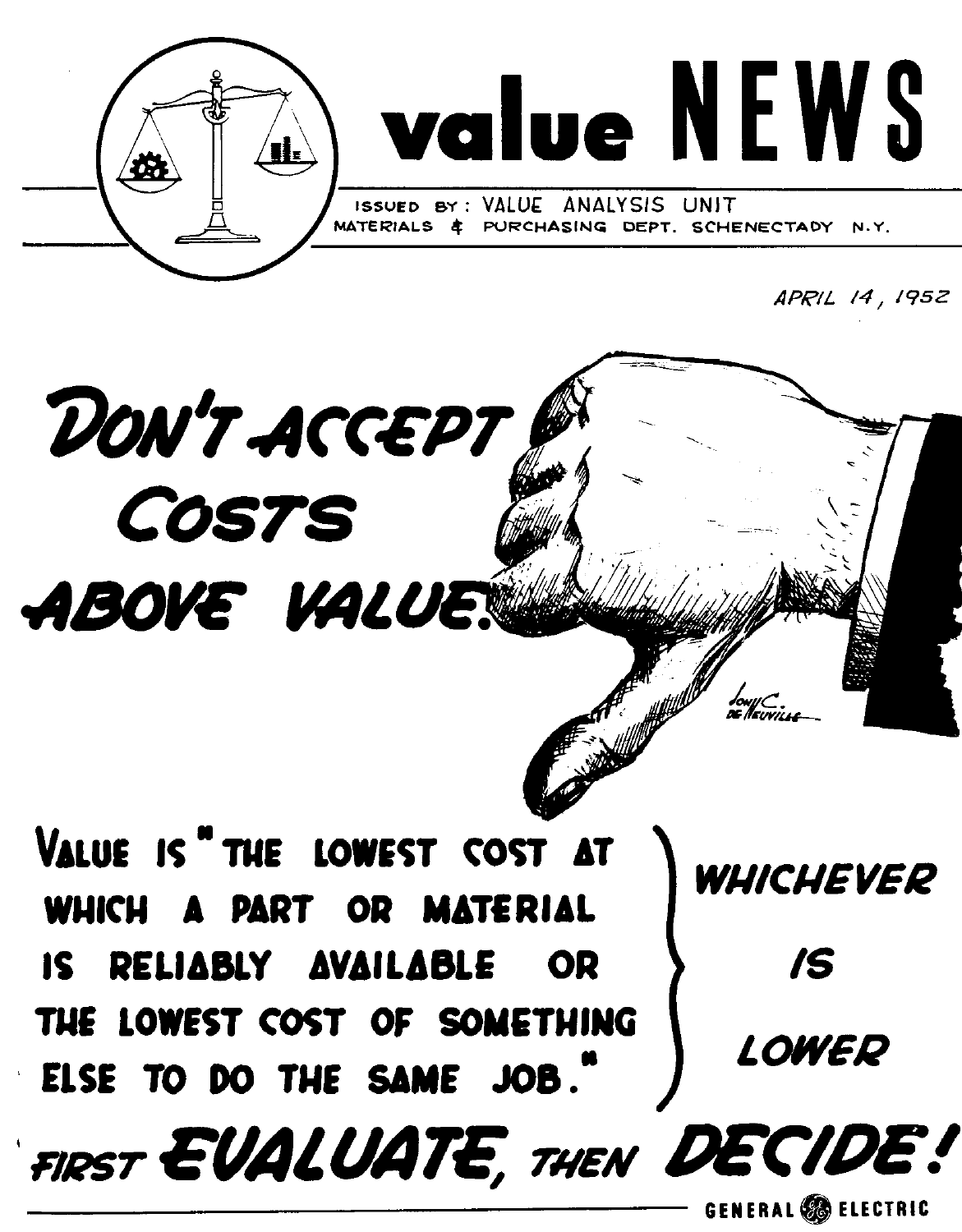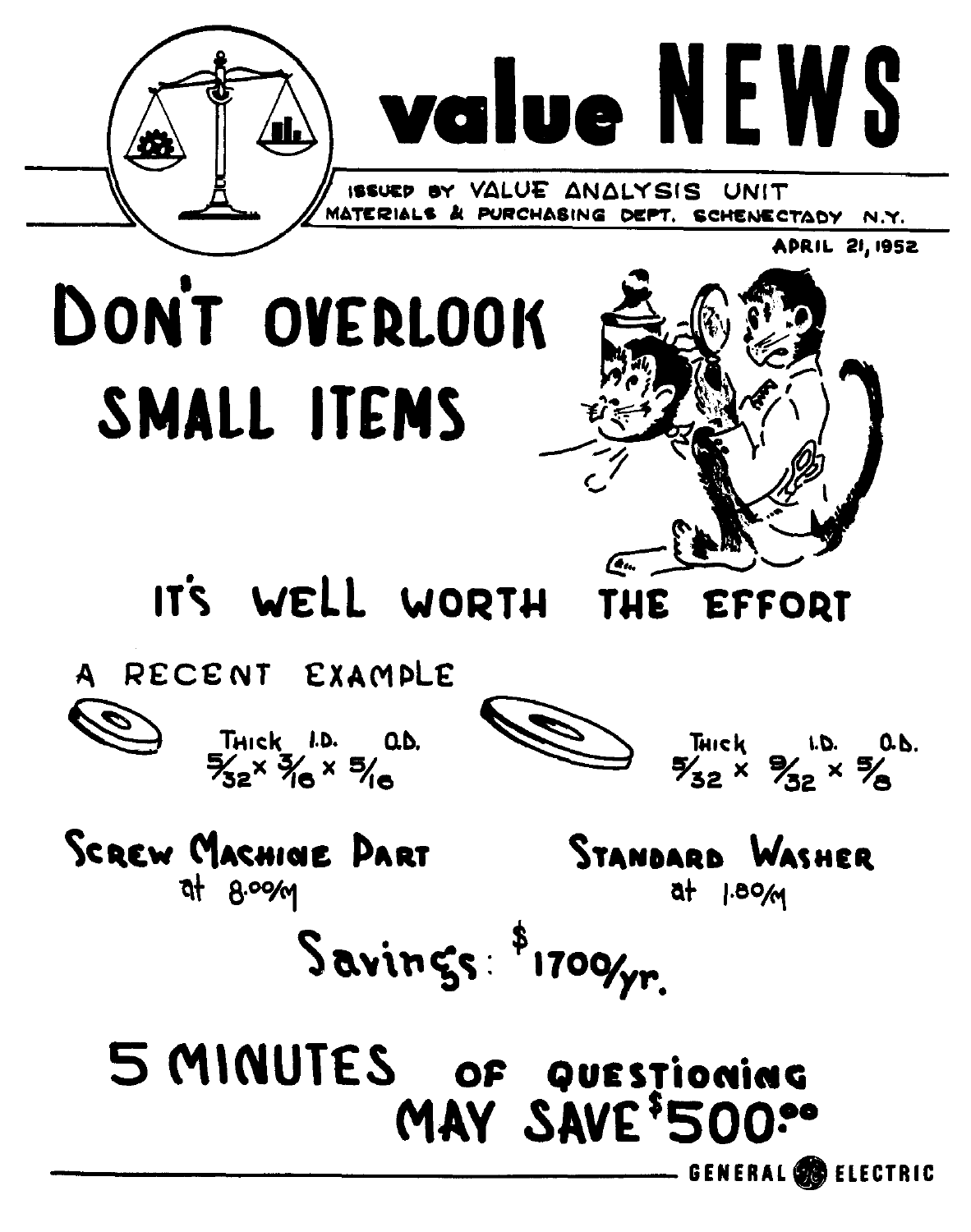

### WE ARE NOT USING ALL **SPECIALTY** PRODUCTS TO OUR BEST ADVANTAGE

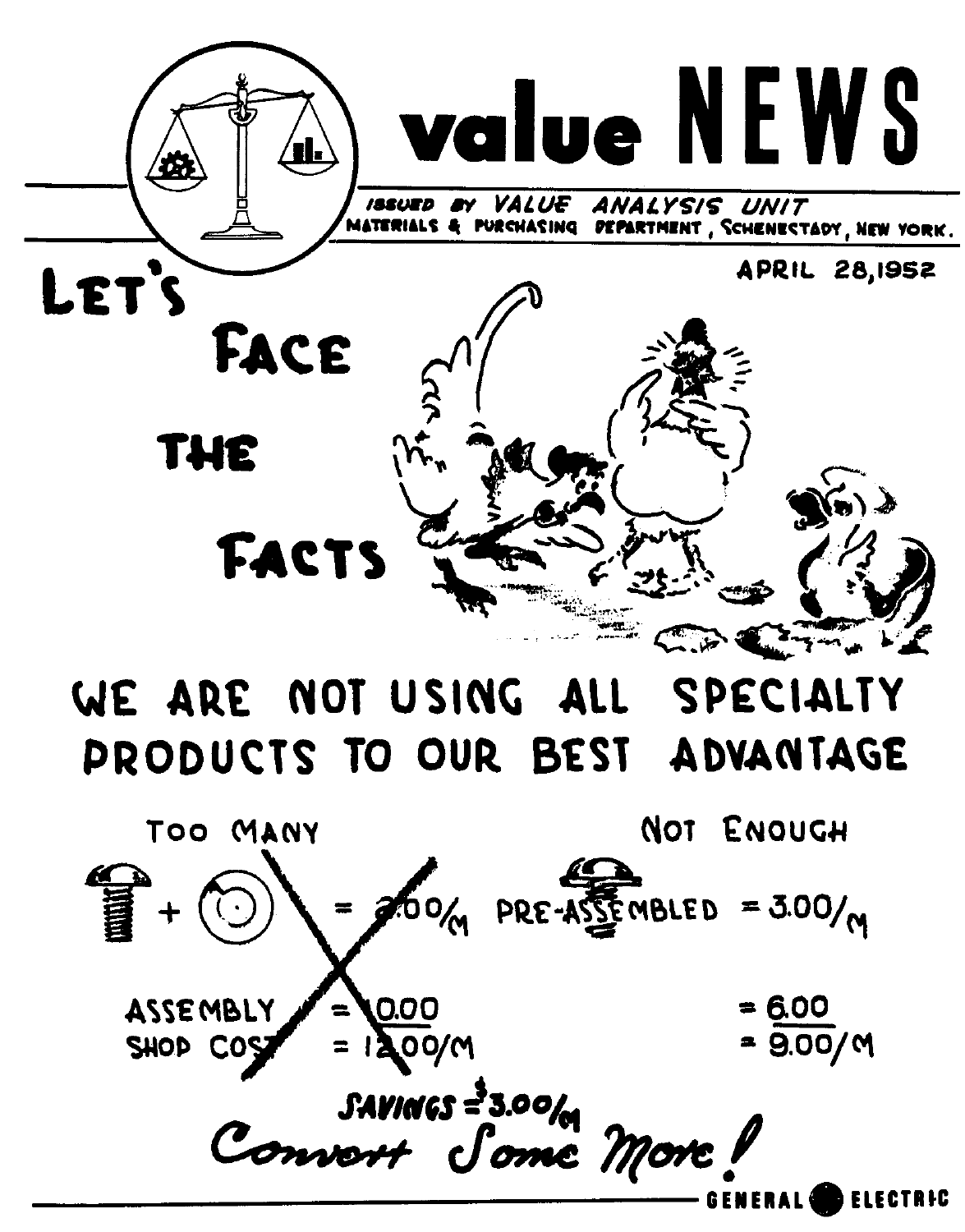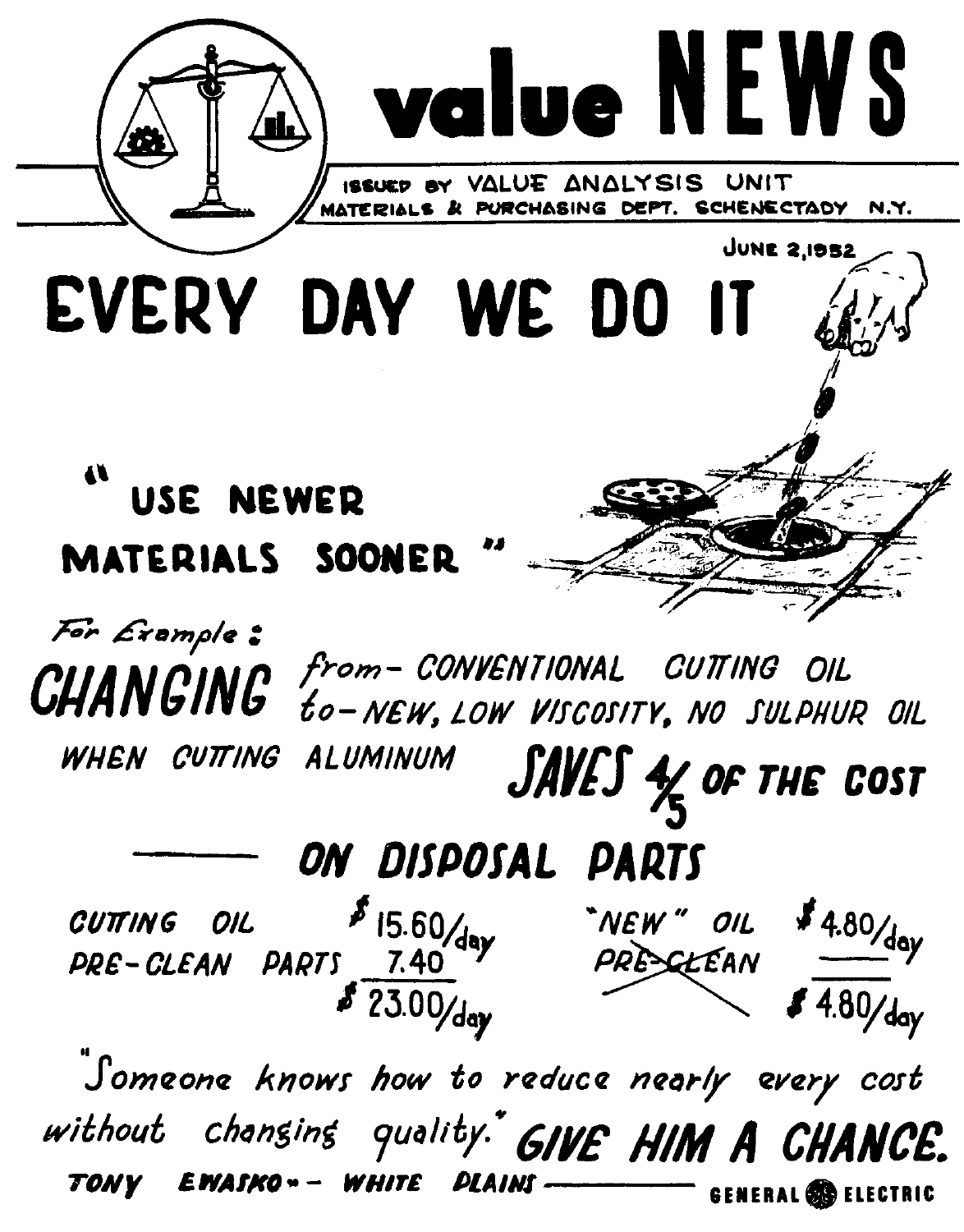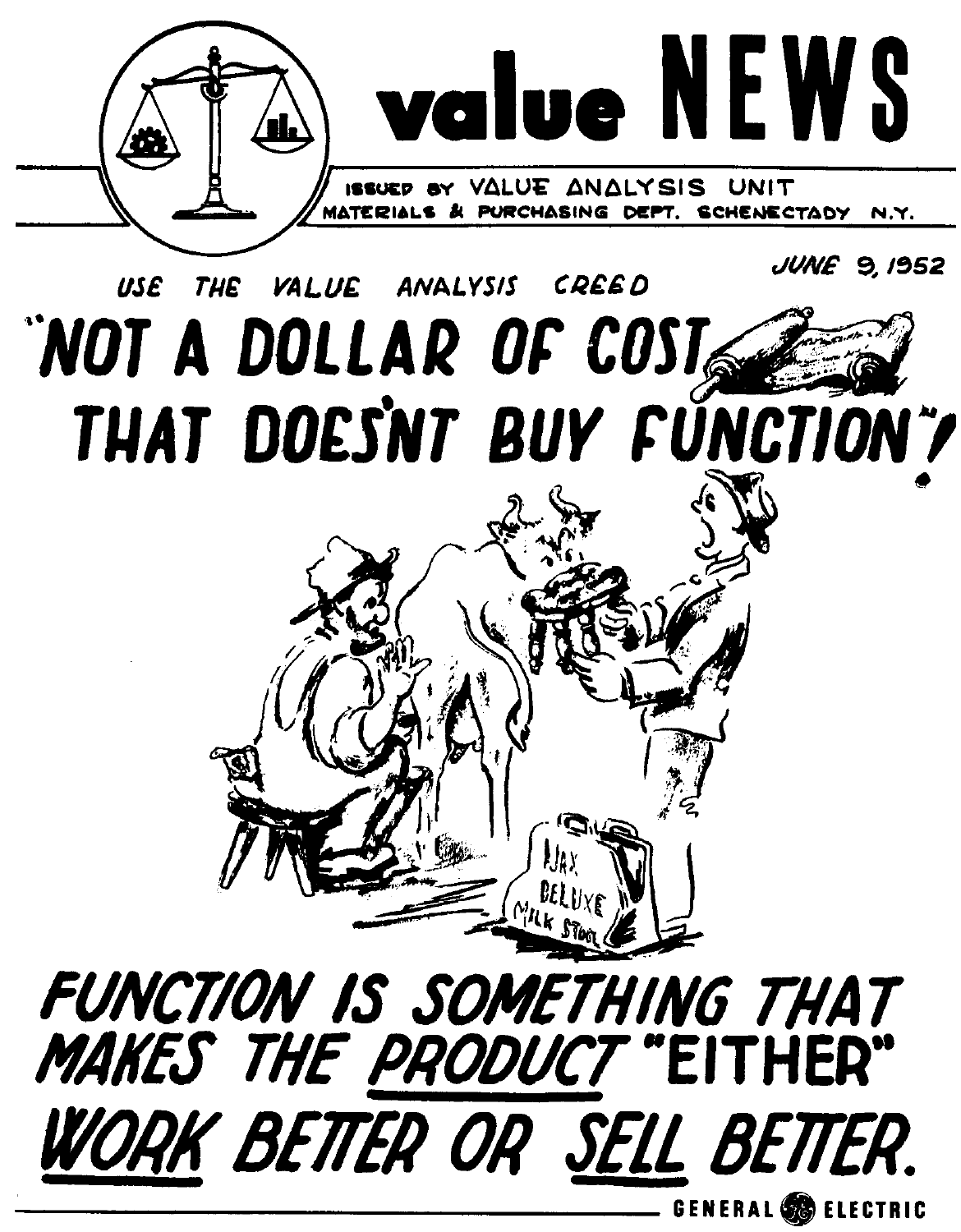



THE HABITS OF **OUR FATHERS** LIVE WITH US

A RECENT EXAMPLE



USE ONLY 450/yr.

**MACHINED** 

 $\int e^{t}$ 6.50 cq.  $t^{2}$ 2800  $\frac{1}{r}$ 

MOLDS COST  $$650$ . **PARTS THEN** COST .80 EA.

FIRST YEAR **THEREAFTER** 

 $$1010°/ya.$  $\frac{1}{2}$  36022/yR.

## THE SAME PERFORMANCE FOR 1/2 THE COST

**DIFFERENT SOMETHING EVALUATE** A.F. FORNI - PITTSFIELD PLASTICS **GENERAL & ELECTRIC**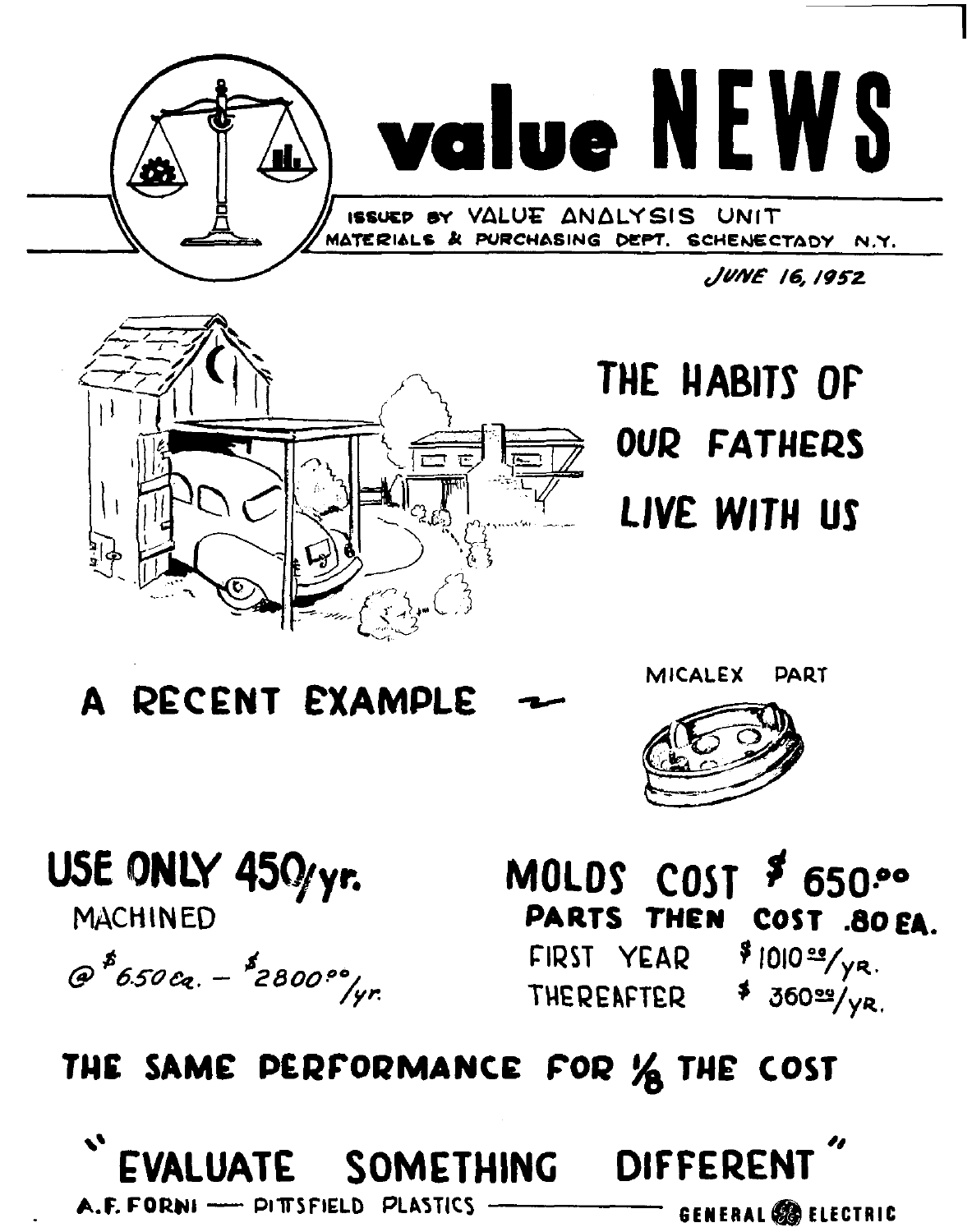

# THE ONE WHO THINKS

ALF. SPICER - CANADIAN PETERBORO PLANT **GENERAL SO ELECTRIC**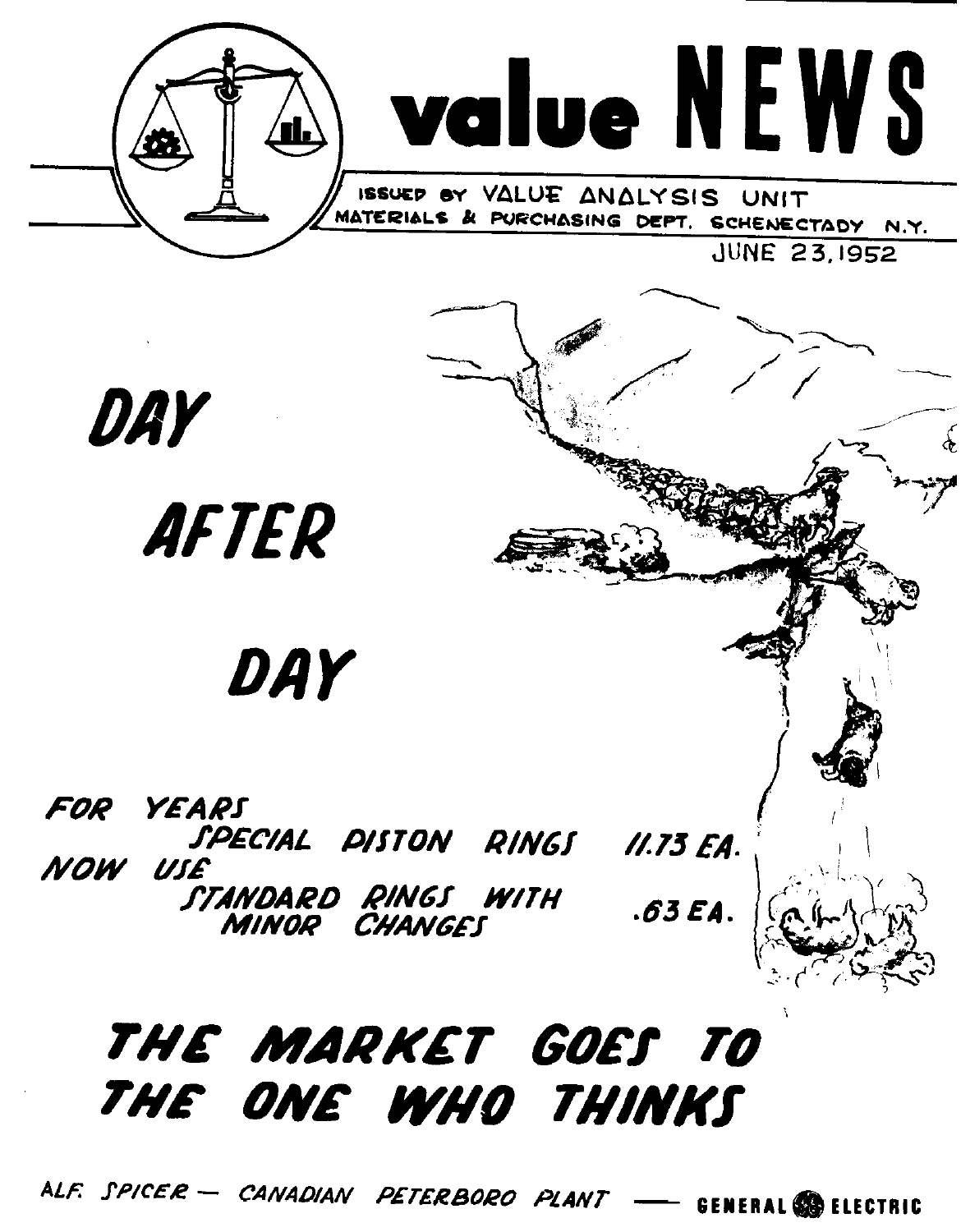

**USE SHORT RUN STAMPING SUPPLIERS** 



 $\frac{1}{2}$  SIZE

PARTS-FIRST 100 5.00

TOOLS ONLY 55.00

9#YM **BUILD DEVELOPEMENT SAMPLES** 

**MANUFACTURE IN SMALL QUANTITlE3 USE SAMPLES FOR FIELD TRIALS NEED STAMPINGS ON SHORT NOTICE** 

Investigate SPECIALIST

**SUPPLIERS OF SHORT RUN STAMPINGS** 

**\$EE YOUR BUYER OR PURCHASlljG WLUE AWILYST GENERAL() ELECTRIC**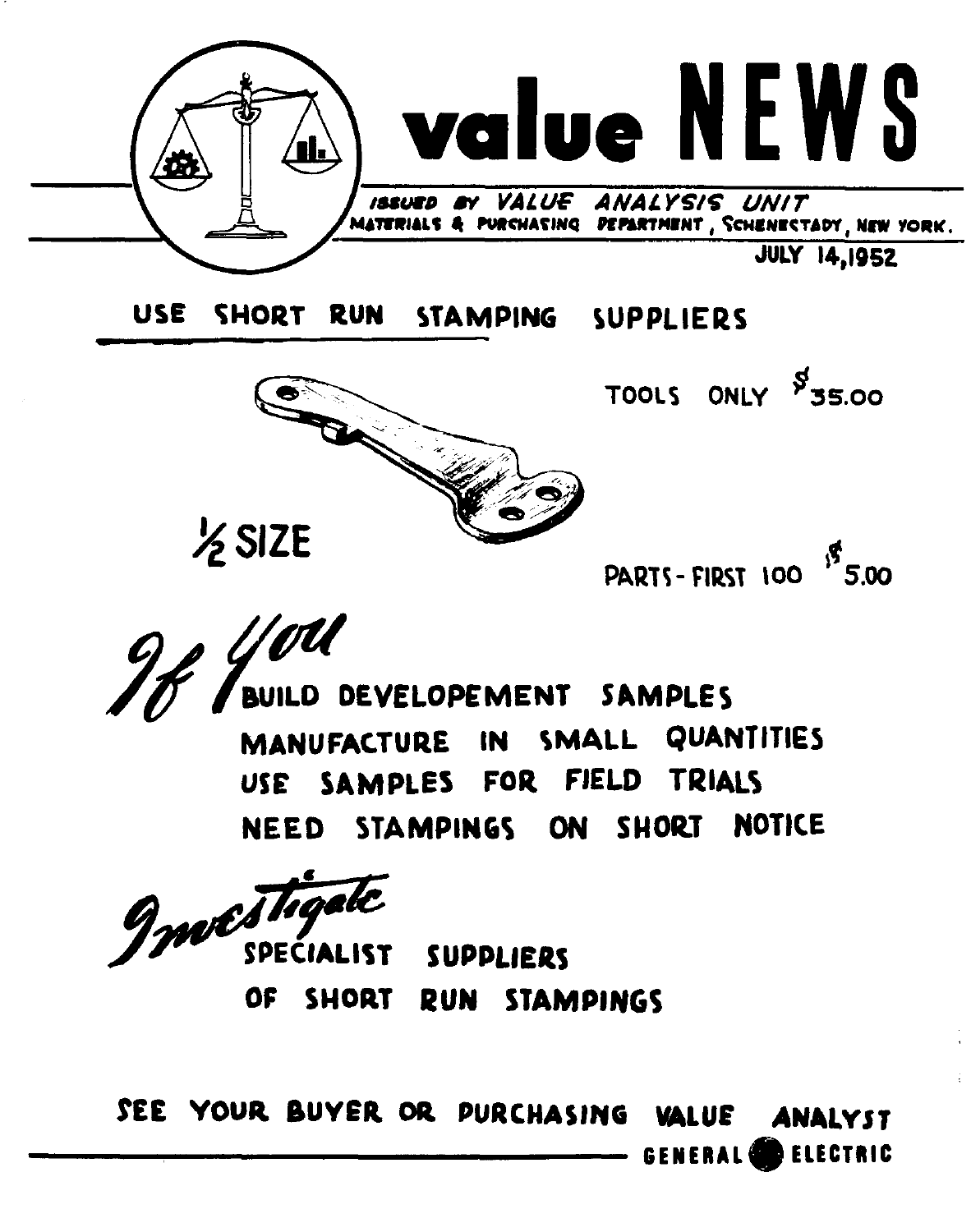

### THE SALESMAN SAYS.-

"We can't get enough steel next year to meet that quota. "

# IN GETTING OUR ANSWERS, LET'S FOCUS SHARPLY

**GENERAL <b>B** ELECTRIC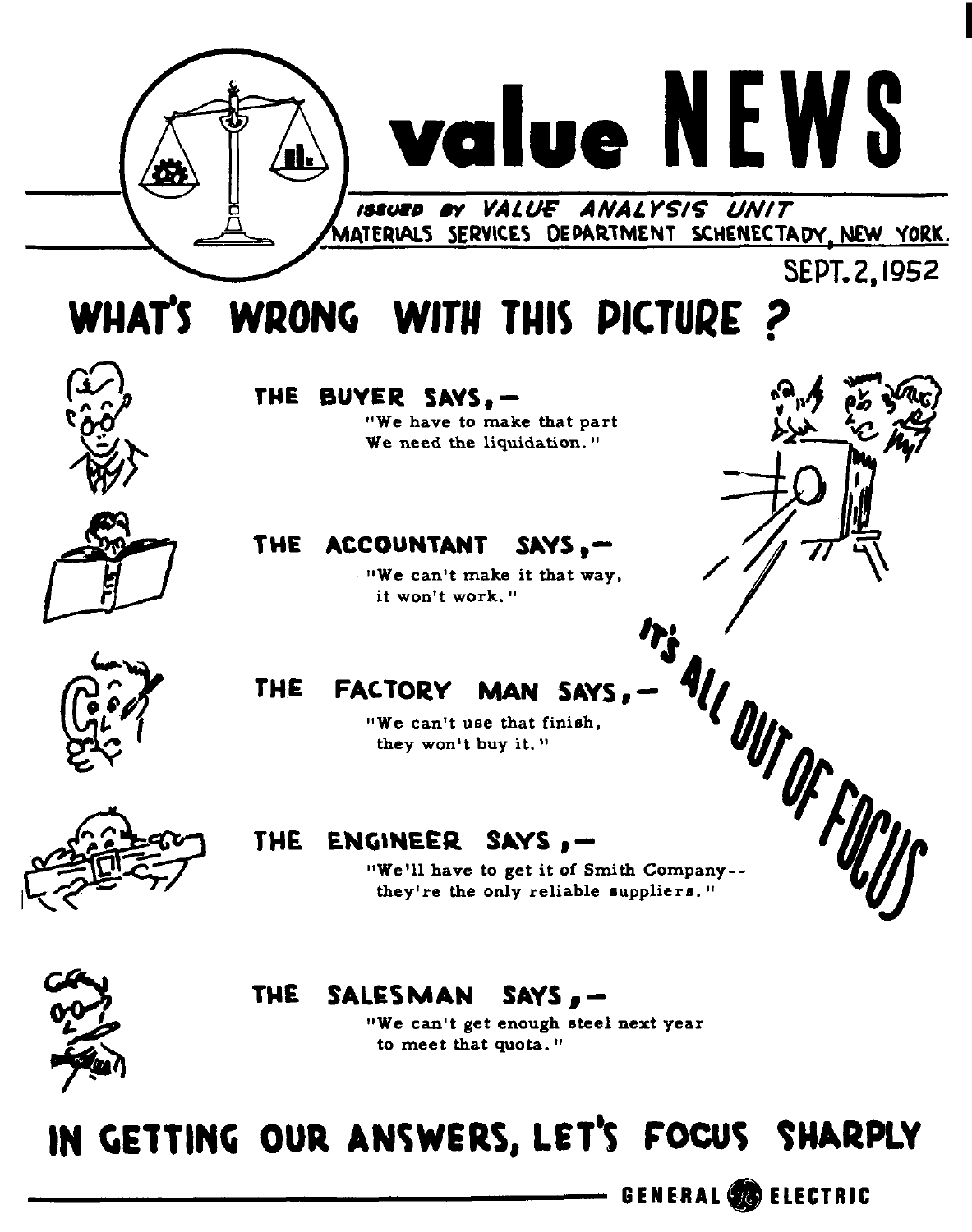

THE SAME PERFORMANCE 40% OF THE COST GIVE SPECIALTY SuppLIERS A CHANCE BOB MOORE - FITCHBURG **GENERAL CO ELECTRIC**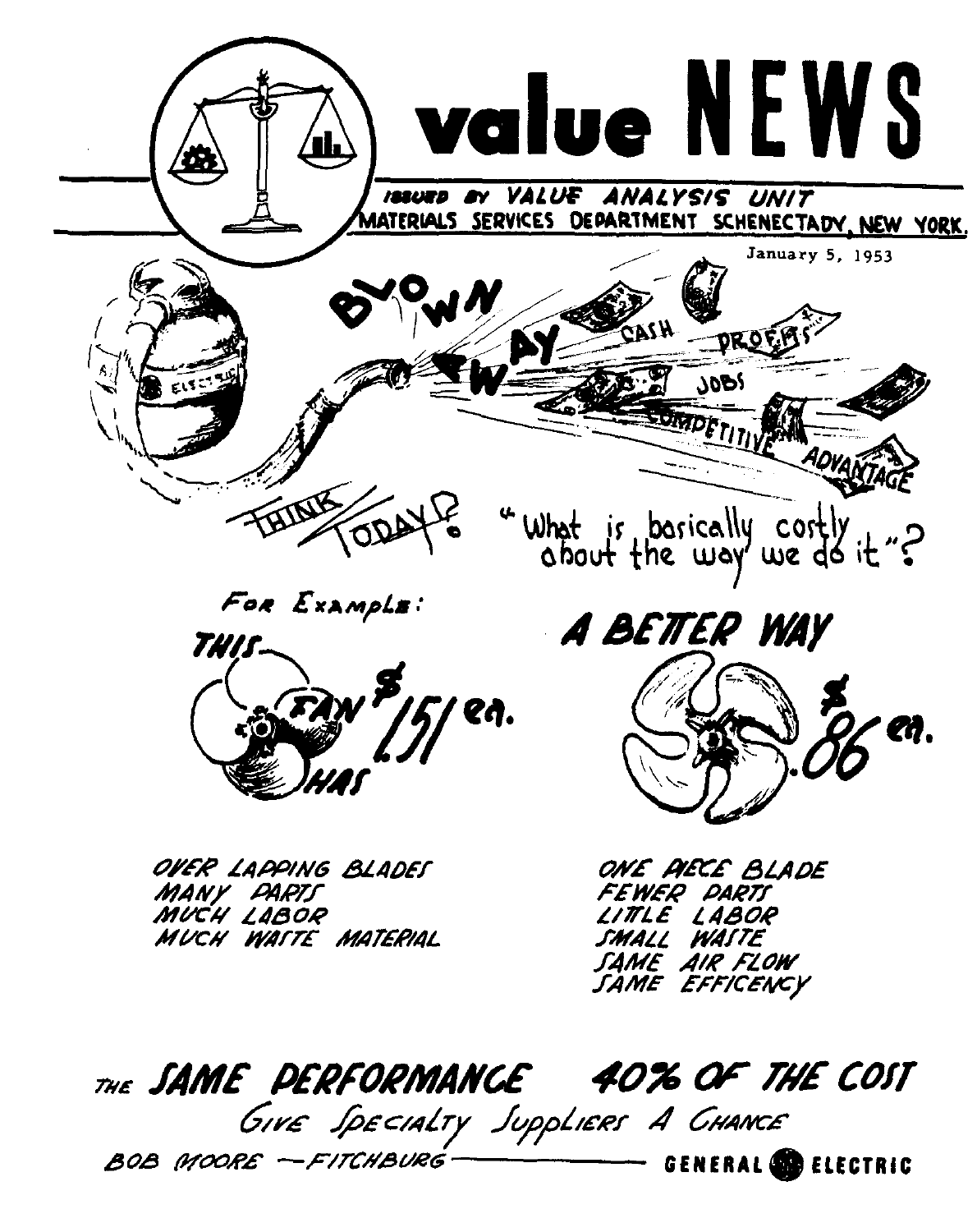

GOOD LUCK" TO THE GANG AT BARRIE WORKS

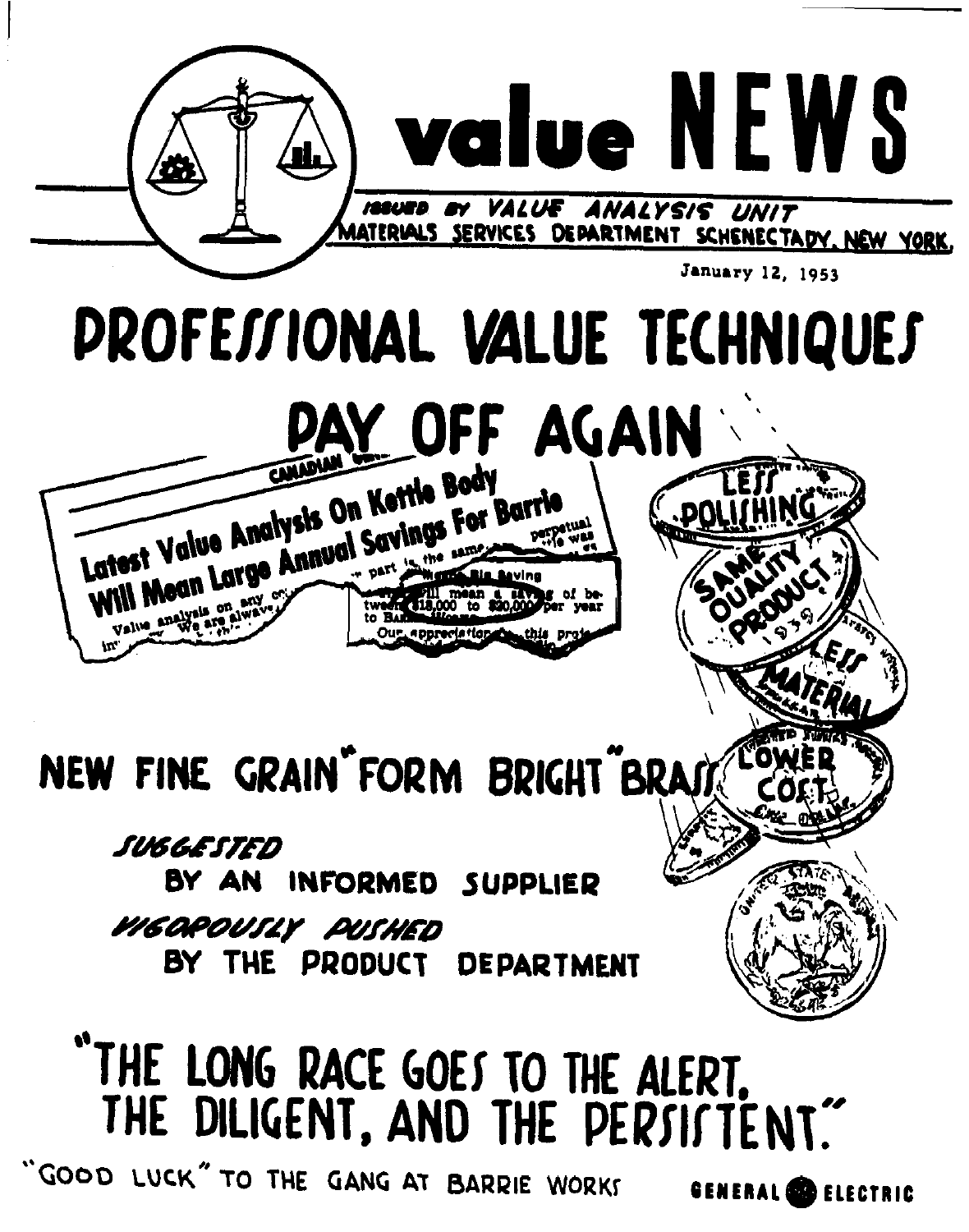



**I** 

ANALYSIS UNIT VAILE ATERIALS SERVICES DEPARTMENT SCHENECTADY, NEW YORK. January 19, 1953



# **BUT YESTERDAY'S IDEAS PERSIST**

For example: AsBESTOS To CATCH PAINT DRIPPINGS

"CAN'T USE PAPER-FIRE HAZARD"







**TESTED AND APPROVED BY SAFETY COMMITTEE**-

### **AGAIN** *X* **OF THE COST SAVED**

## LET'S SEE, THINK, AND ACT 5 YEARS SOONER

MATERIALS SERVICES DEPT. ------GENERAL SO ELECTRIC A.UGGLA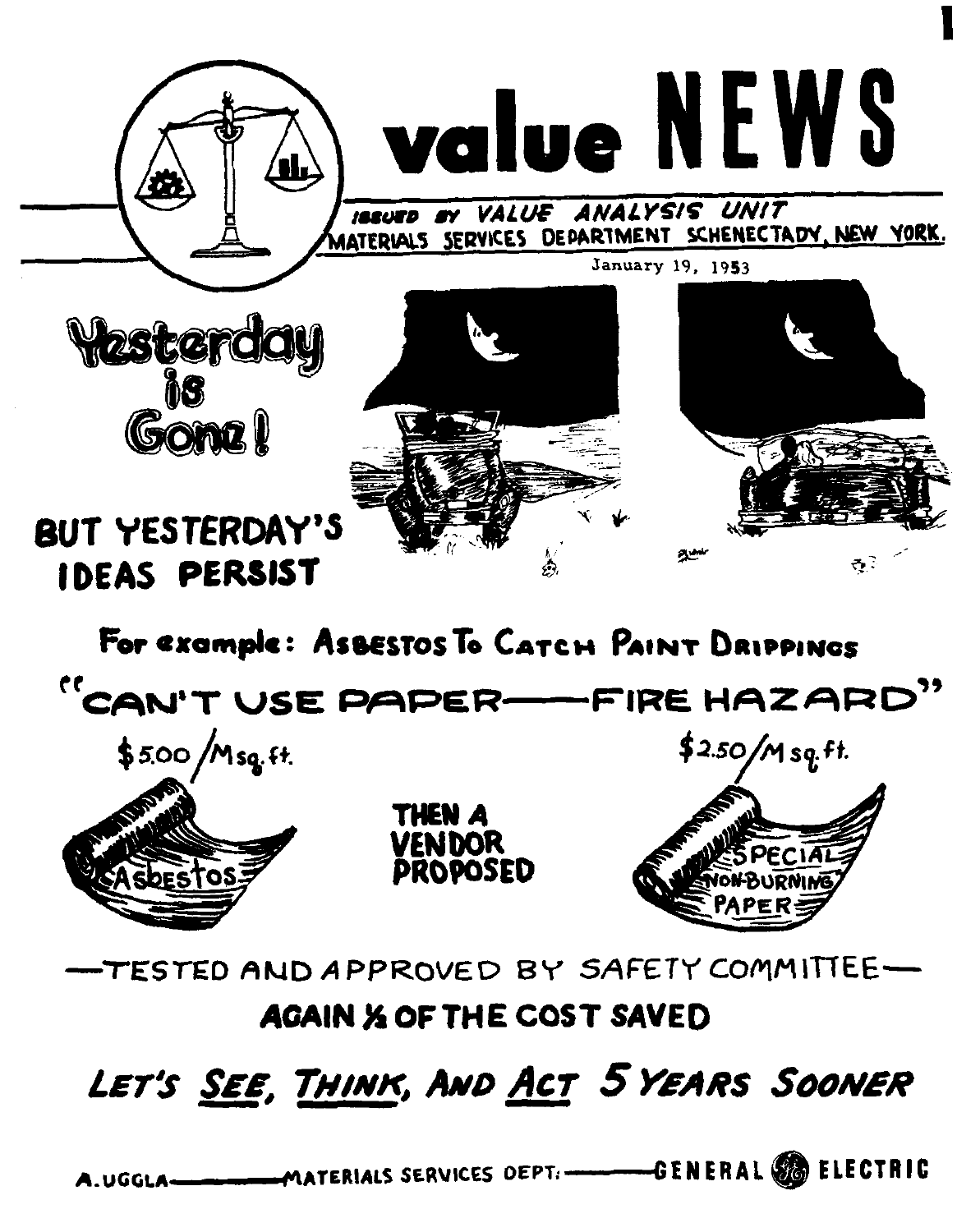

# **TEE IT UP** -DRIVE THE GREEN A -SINK THE PUTT



VALUE ANALYSIS SETS THE BALL ON THE EDGE OF THE GREEN for  $C$ xample:  $-$ 

**PRESENT** 



VALUE ANALYCIS **PROPOSAL** 



**ENGINEERING RE-EVALUATION RESULTS** 



SAVING \$12,000/YR.

Metal Stitching  $$1.41$ a. SAUING #21,000/YR.

UNDISCOVERED MARGIN LIES KNEE DEEP ALL AROUND US

-T.P. KESSLER TRENTON

-GENERAL SA ELECTRIC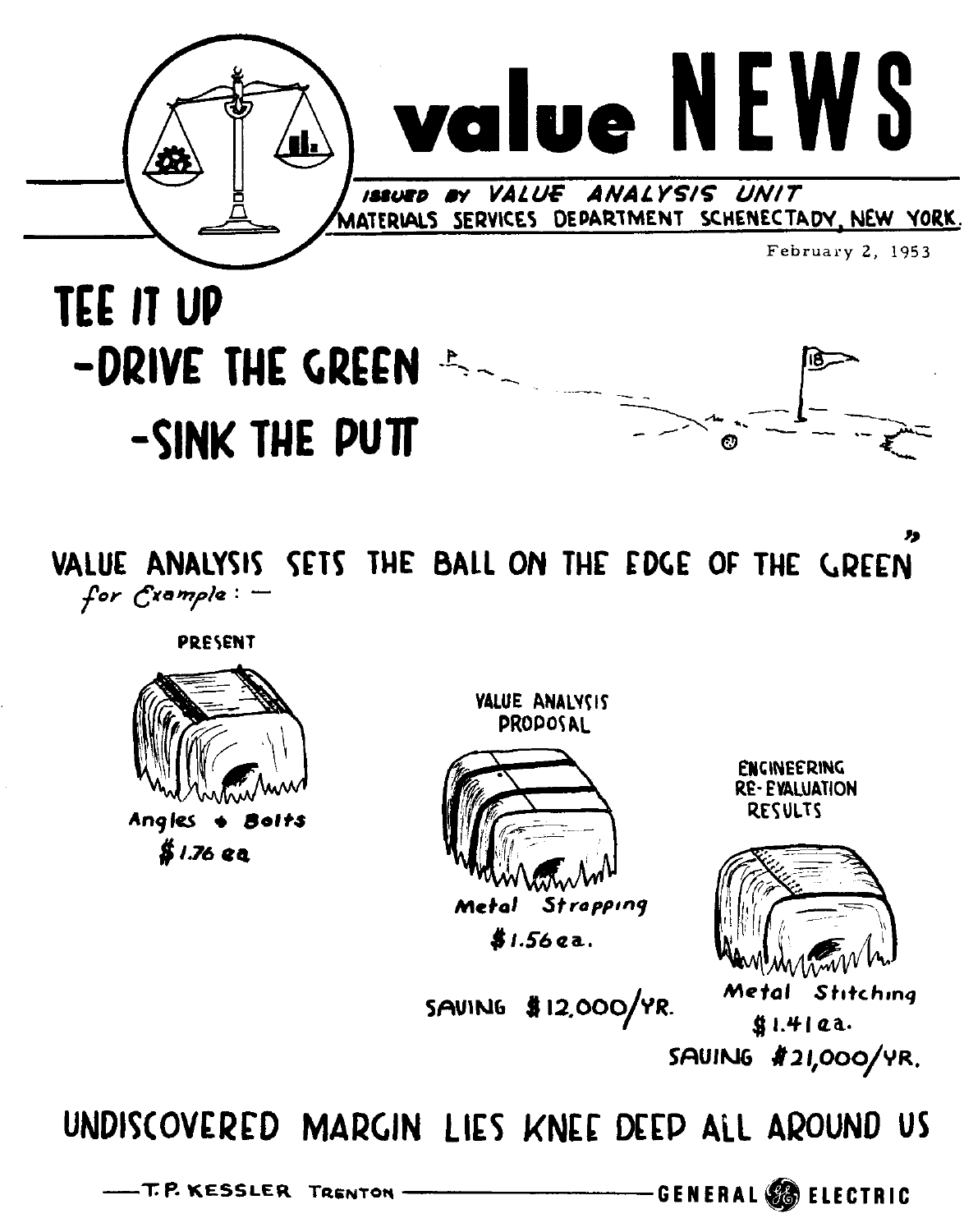

FOR EXAMPLE: CATTINGS V.S. STAMPINGS





Tool Cost \$2,000 SAVING \$34,000/4r.

USE TOMORROW'S METHODS TODAY

GENERAL SIELECTRIC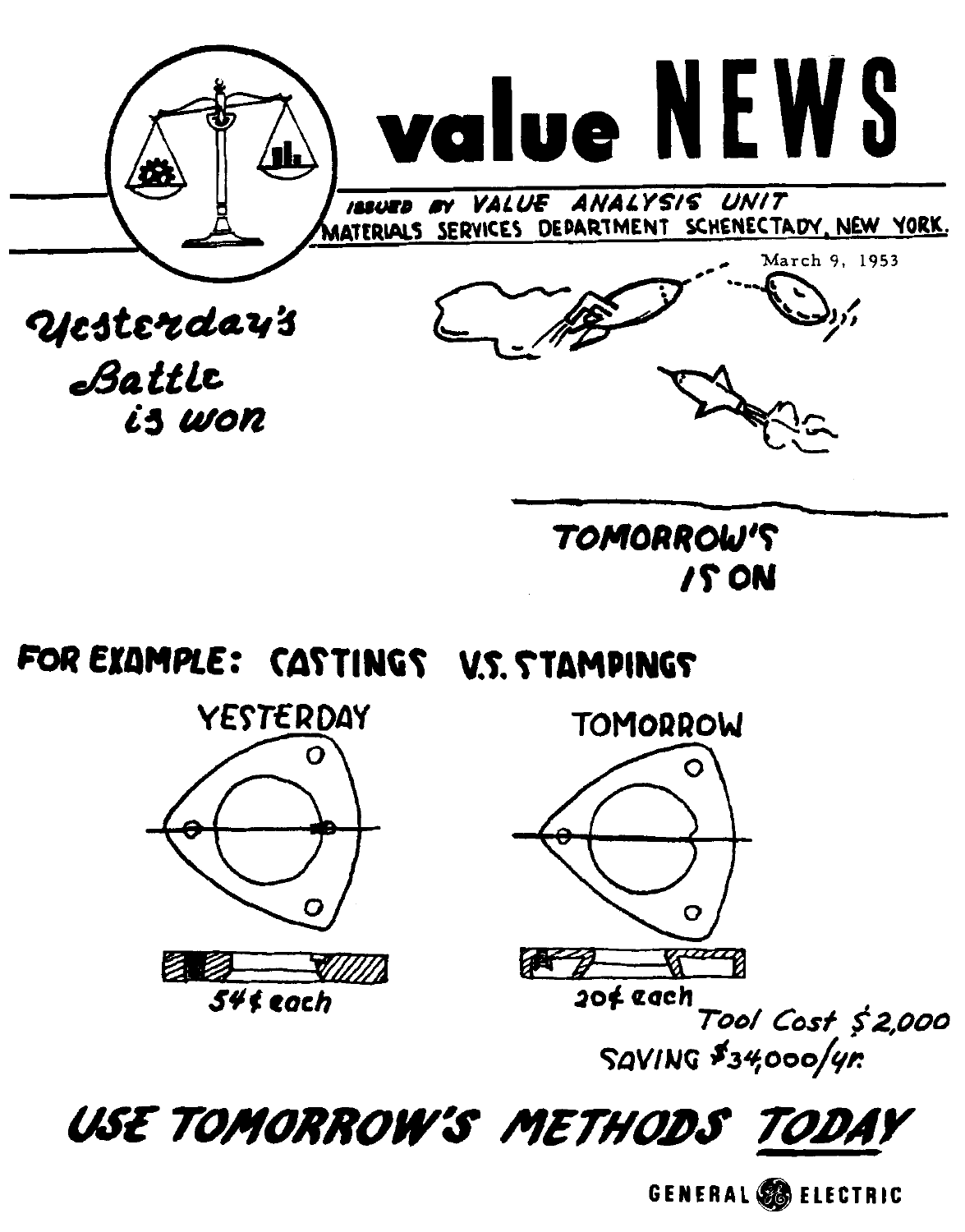

SUSPECT <u>OBYIOUS</u> REASONS "WHY IT WON'T **W**ORK" FOR EXAMPLE: CONTROL BUTTON

Cannot be Cold-headed

Can be Cold-headed





THE SAME FUNCTION FOR 1/3 OF THE COST Dont Discard the Idea–Currame the Roadblock! GENERAL **CO** ELECTRIC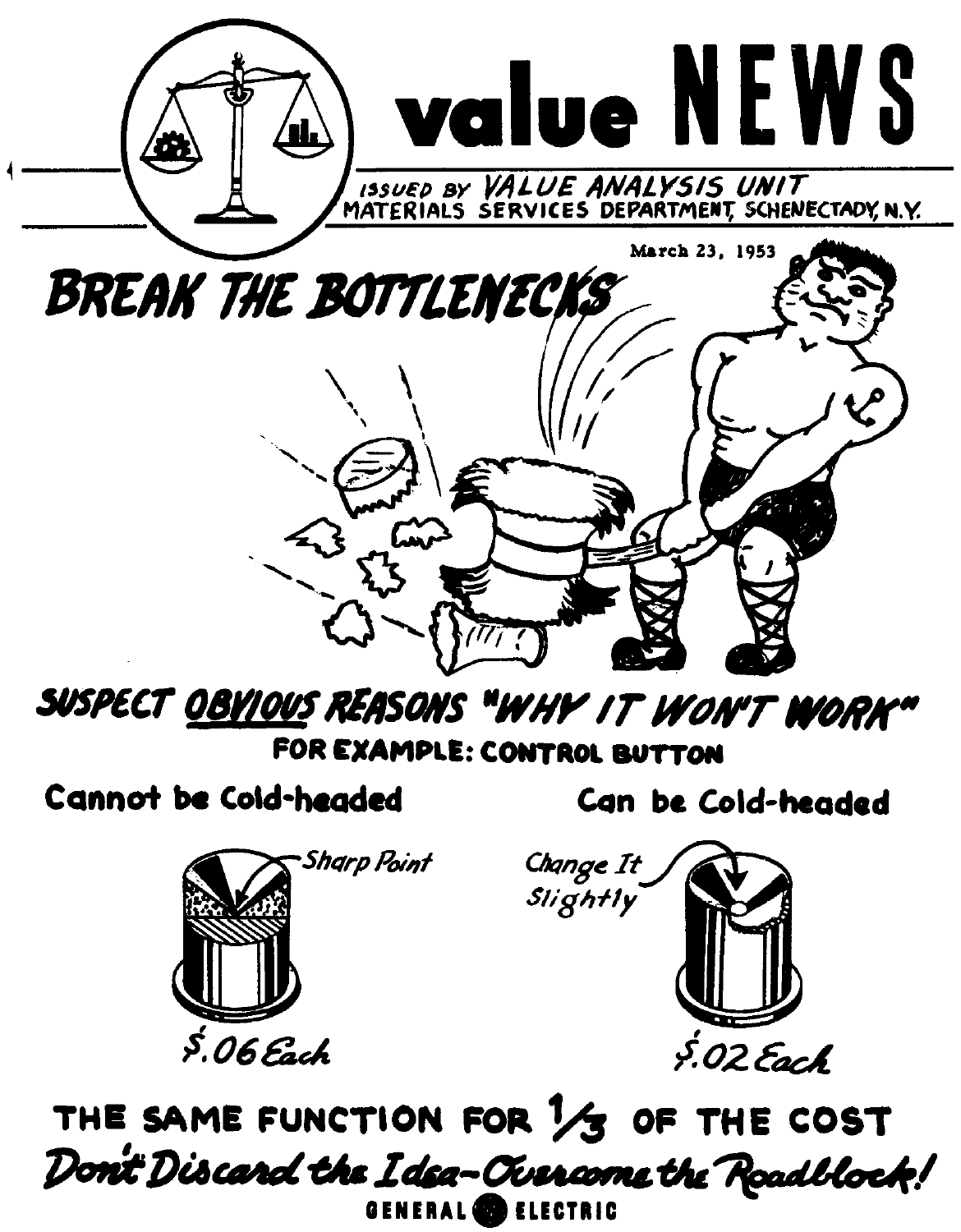



GET TODAY'S COST ON CASTING IT!

**GENERAL SO ELECTRIC**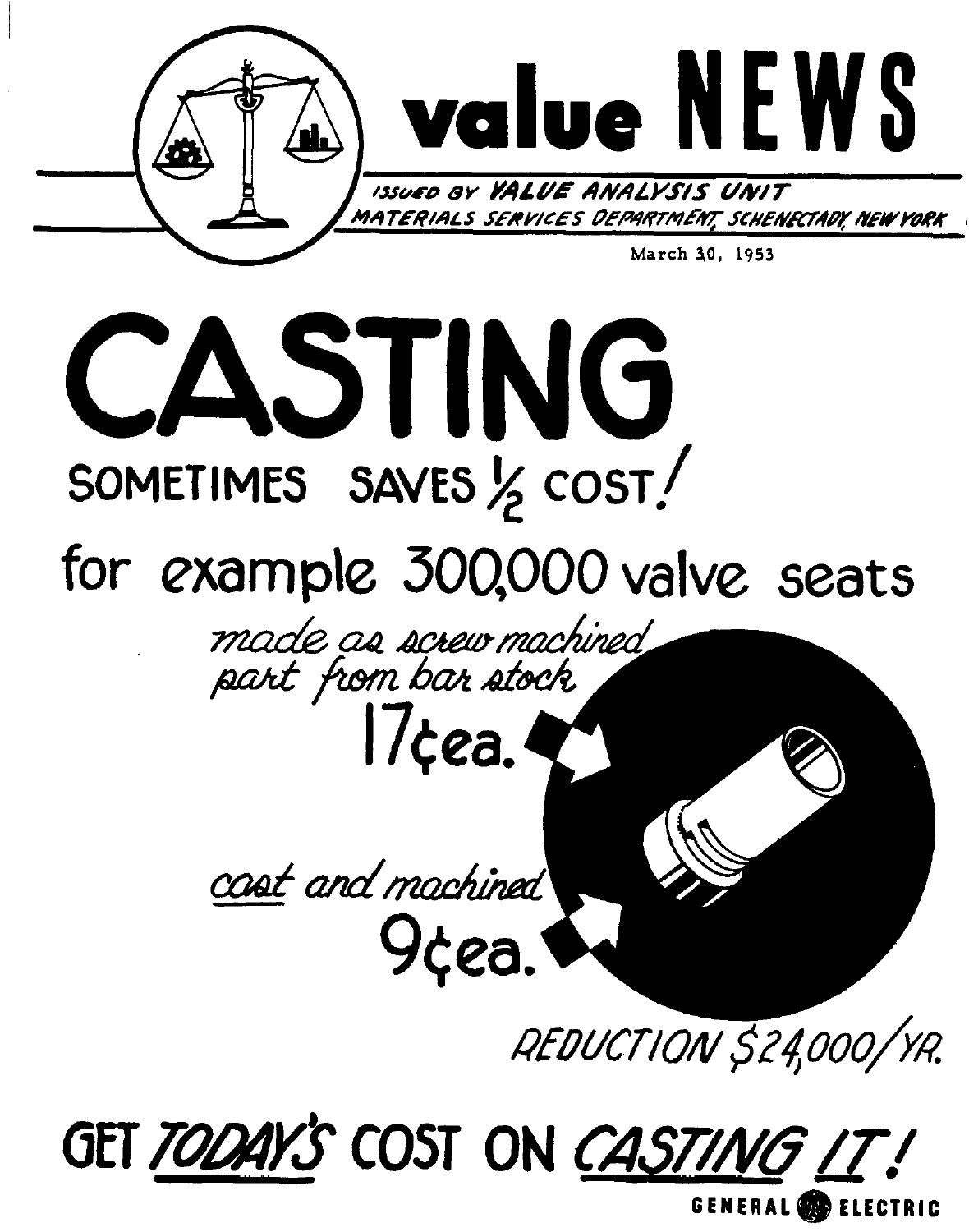



ACTUAL SIZE

### LET'S GET THEM INTO THE COLD HEADERS SOONER!

F.W. PETERSON - WEST LYNN

GENERAL SO ELECTRIC